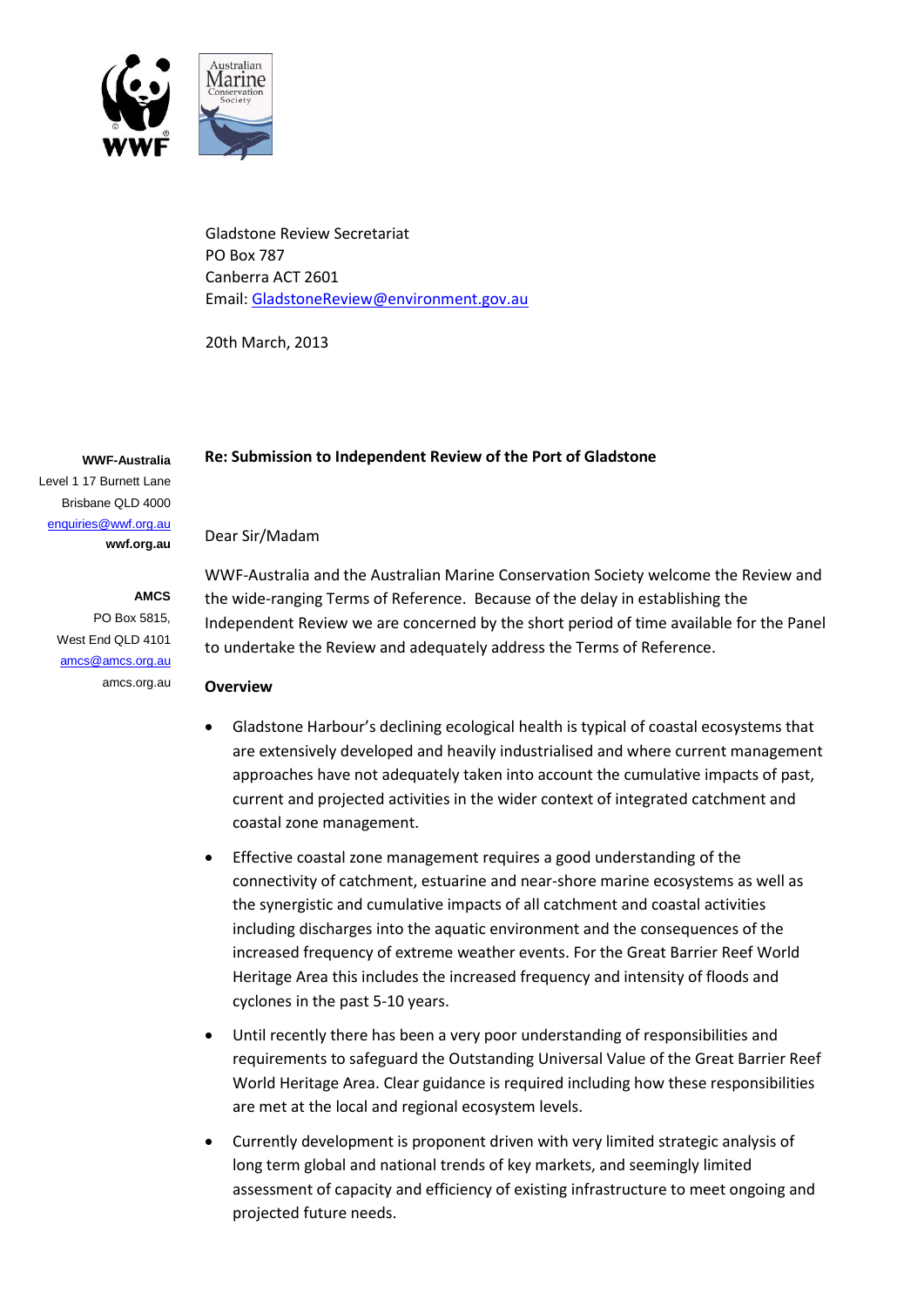Decisions support tools, including modeling, utilised in the various Environmental Impact Assessment processes for the recently approved developments (Table 1 of the Issues Paper) appear to have grossly underestimated the impacts of dredging and associated sediment plumes and potential mobilization of sediment-based contaminants and toxicants into the water column (including Potential and Actual Acid Sulphate Soils) when combined with major wet weather events in the upper and lower catchments. Additionally, estimates appeared totally inadequate of total vessel movements (including recreation vessels) required for development projects and the subsequent increased likelihood of boat strikes on important marine species.

## **Key Issues**

1) **Outstanding Universal Value of the Great Barrier Reef World Heritage Area.** It is imperative that clear guidance is provided to all relevant agencies on the identification of appropriate benchmarks for Outstanding Universal Value in Gladstone Harbour and adjacent ecosystems so that an effective framework for understanding the scale of impacts and measures to avoid and mitigate them is established to guide future management of activities.

Additionally, the Panel should examine whether the conditions attached to Queensland and Commonwealth governments' approval of recent development projects in and adjacent to the Port of Gladstone adequately protect Matters of National Environment Significance and the Outstanding Universal Value of the Great Barrier Reef World Heritage Area.

- 2) **World Heritage Area boundary.** Proposals to remove the Port of Gladstone and Port Alma from the Great Barrier Reef World Heritage Area should be rejected because of the interconnectedness of Gladstone Harbour, the Narrows and the Fitzroy delta with the World Heritage Area. The 1981 World Heritage Area boundaries were drawn recognizing the connectivity of the Great Barrier Reef Region with the adjacent coastal ecosystems and the interdependence on these systems for many Reef species. Redrawing of boundaries would not lessen the environmental management requirements for development and ongoing activities.
- 3) **Geographic boundary.** While recognizing that the Independent Review Panel is focusing on the Port of Gladstone, any analysis of environmental, economic and social issues as well as management arrangements, efficient use of port infrastructure, and implications of shipping and associated impacts needs to take into account the wider regional context including the Fitzroy River delta, all of Rodds Bay and adjacent nearshore marine areas.
- 4) **Fitzroy delta and northern Curtis Island**. The purpose of the review includes to inform decision-making under the *Environment Protection and Biodiversity Conservation Act 1999* (Cth) ('EPBC Act'). It is noted that there are two major referrals under the EPBC Act for the Port Alma area: 2009/5158, the Balaclava Island Coal Terminal designed to export up to 35 million tonnes of coal per annum on strategic port land close to Port Alma<sup>1</sup>; and 2011/6069 Fitzroy Terminal Project designed to export up to 25 million tonnes of coal per annum

1

<sup>1</sup> [http://www.environment.gov.au/cgi-](http://www.environment.gov.au/cgi-bin/epbc/epbc_ap.pl?name=current_referral_detail&proposal_id=5158)

[bin/epbc/epbc\\_ap.pl?name=current\\_referral\\_detail&proposal\\_id=5158](http://www.environment.gov.au/cgi-bin/epbc/epbc_ap.pl?name=current_referral_detail&proposal_id=5158)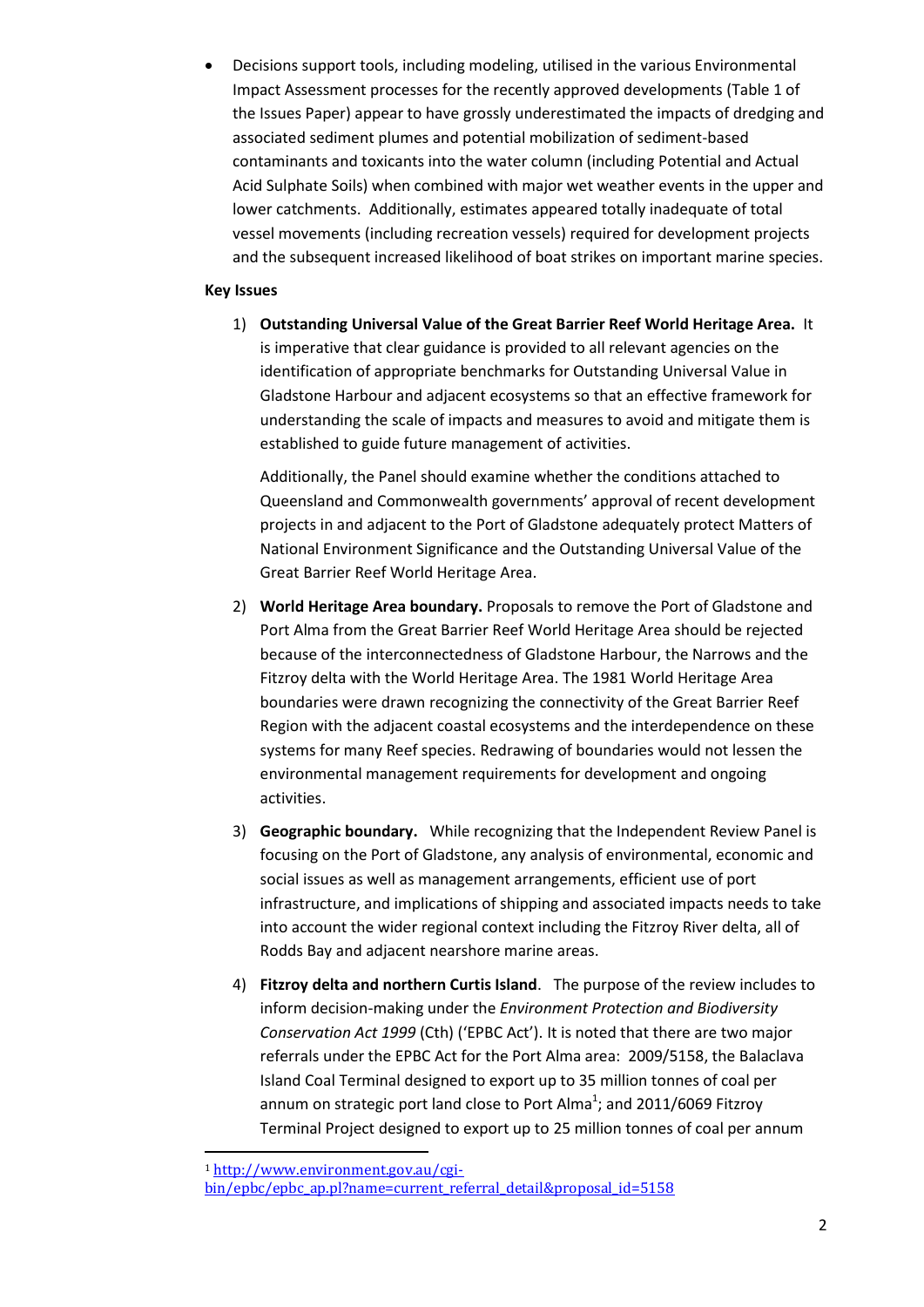via a barging process<sup>2</sup>. Concerns expressed over development activities at the Port of Gladstone and their potential impact upon the Outstanding Universal Value of the Great Barrier Reef World Heritage Area are equally applicable to Port Alma which has been identified as providing a long term expansion opportunity for the Gladstone Ports Corporation.<sup>3</sup>

WWF-Australia and the Australian Marine Conservation Society oppose any port development in the Port Alma area and on northern Curtis Island given the significant natural heritage values of the ecosystems, their contribution to the Outstanding Universal Value of the Great Barrier Reef World Heritage Area and the low level of development in the area.

We consider that with increased efficiencies there is sufficient capacity within the existing Port of Gladstone to accommodate projected export demand. This position is supported by the 2012 *Great Barrier Reef Ports Strategy Economic Analysis<sup>4</sup>* released by the Queensland Department of State Development, Infrastructure and Planning that states, "Some of the available evidence indicates that some of the ports in the GBR region are operating at 45 per cent to 60 per cent capacity. There are possibilities to optimise the capacity utilisation which, with some improvements and proposed expansions, could meet increasing demand for port services (calls)".

- 5) **Comprehensive integrated planning required, supported by strategic economic analysis and cumulative impact assessment.** Planning for the Port of Gladstone should be integrated with regional land use and natural resource planning for all catchments that flow into these estuarine and marine environments, and include the adjacent State Development Area and other industrial precincts. It should be underpinned by the following:
	- a. Strategic economic analysis of short, medium to long-term projections for export and import demands as well as identification of potential efficiencies in the operation of existing and proposed infrastructure linked with appropriate ship management arrangements that optimize access to port facilities.
	- b. An analysis of the economic value of the coastal and marine habitats and natural and cultural areas of the Great Barrier Reef World Heritage Area as these have provided substantial economic value for the commercial and recreation fishing industry and tourism. For example, the economic value of seagrass, mangroves, salt marsh, in-shore coral reefs and other intertidal and marine habitats both in terms of shoreline protection as well as commercial and recreational fishing and tourism values.

**<sup>.</sup>** <sup>2</sup> [http://www.environment.gov.au/cgi](http://www.environment.gov.au/cgi-bin/epbc/epbc_ap.pl?limit=999999&name=current_referrals&text_search=fitzroy+terminal)[bin/epbc/epbc\\_ap.pl?limit=999999&name=current\\_referrals&text\\_search=fitzroy+terminal](http://www.environment.gov.au/cgi-bin/epbc/epbc_ap.pl?limit=999999&name=current_referrals&text_search=fitzroy+terminal)

<sup>3</sup> Gladstone Ports Corporation Land Use Plan 2012, p 51.

<sup>4</sup> DSDIP. (2012). *Great Barrier Reef Ports Strategy Economic Analysis*. Queensland Government Department of State Development, Infrastructure and Planning, September 2012. Brisbane, Australia. 30pp[. www.dsdip.qld.gov.au/resources/plan/gbr-economic-analysis.pdf](http://www.dsdip.qld.gov.au/resources/plan/gbr-economic-analysis.pdf)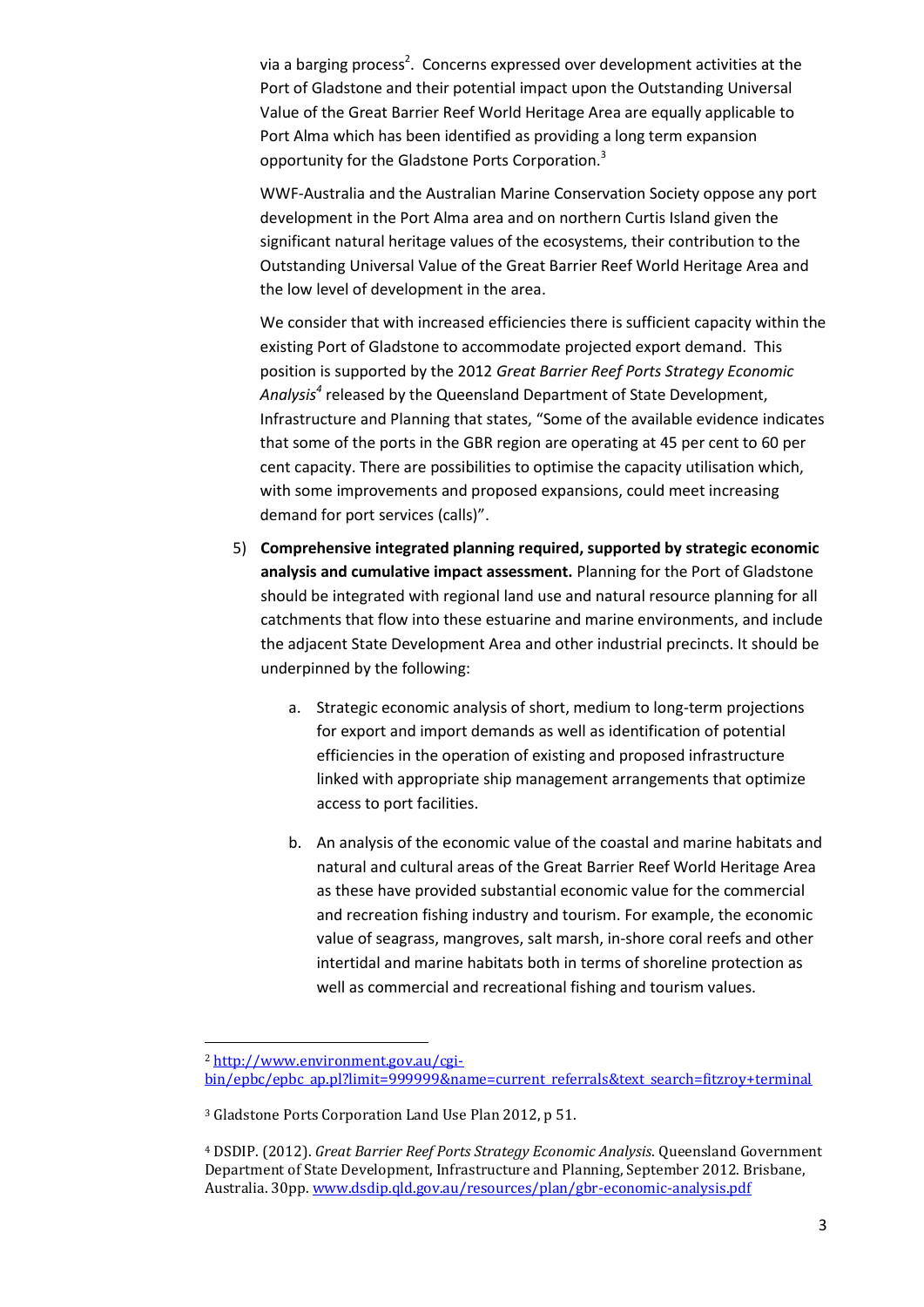- c. Adoption and implementation of a comprehensive adaptive management approach that includes planning, implementation, monitoring, reporting, evaluation and review supported by effective participatory governance arrangements.
- d. Regular (3-yearly) cycle of cumulative impact assessment that is supported by a comprehensive ambient integrated monitoring program that is independent of industry monitoring and designed to provide condition and trend analysis of water quality and ecosystem health for all freshwater and intertidal wetlands and inshore marine systems. Monitoring data, including current compliance monitoring and offset proposals for all projects, should be publicly available and annual reports of condition and trend of key indicators should be provided.
- 6) **Water Quality Improvement Plan**. Water quality improvement plans should be prepared for both the Port of Gladstone and the Fitzroy River delta including the Port Alma area. These plans should:
	- a. Confirm locally relevant water quality and ecosystems health objectives that have been under development by the Fitzroy Basin Association reflecting a long term vision for the region. The recommended vision is "halt and reverse the decline of water quality and key ecosystem health indicators in the Gladstone and Port Curtis area".
	- b. Provide the strategic framework for prioritization of critical management actions and a schedule for their implementation.
	- c. Assess the appropriateness, or otherwise, of all existing environmental approvals to contribute to meeting the agreed water quality and ecosystem health objectives for Gladstone Harbour and the achievement of the long term vision.
- 7) **Adequacy of existing monitoring programs and modeling decision support tools.** As noted in the Issues Paper there are a number of monitoring programs operating in the Port of Gladstone. However, for effective long term management comprehensive ambient ecosystem and event monitoring programs need to be in place that report annually and include analysis of condition and trend of key ecosystem indicators. The data from these programs should be used to calibrate and validate computer models of the receiving water and coastal environments to assist in well-informed scenario planning and cumulative impact assessment as part of the adaptive management cycle of strategic/master planning as well as assessment of individual development proposals.

# **8) Public access to comprehensive monitoring data on water quality.**

 $\overline{a}$ 

a. In 2012 the community experienced unacceptable difficulty in obtaining access to audits and water quality monitoring data to evaluate Gladstone Ports Corporation's compliance with the conditions of its environmental approval for Western Basin Dredging issued under the Environment Protection Act 1994 (Qld)<sup>5</sup>.

<sup>5</sup> Capricorn Conservation Council made a right to information request, RTIPS 11-165 in 2012 to the now Queensland Department of Environment and Heritage Protection. The request was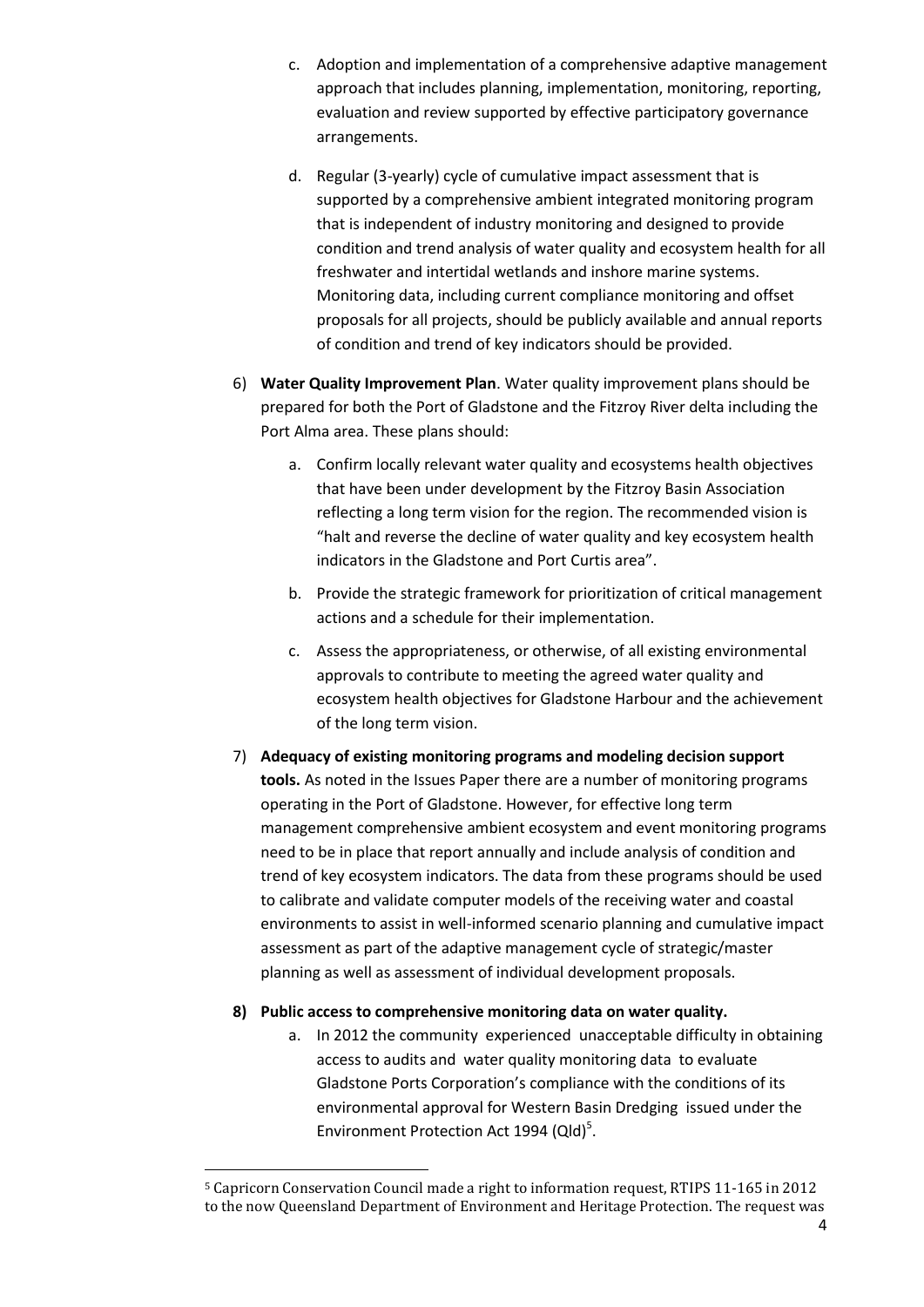- b. Even though there is a public register under s540 of the *Environment Protection Act* 1994 (Qld.) that includes monitoring, there are no monitoring reports pertaining to that environmental approval accessible on the website of the Department of Environment and Heritage Protection.
- c. Some materials are now available on Gladstone Ports Corporation website<sup>6</sup> which is an improvement. What is needed on a permanent basis is public, online, free, real time access to **all** monitoring data and audit reports concerning water quality for the Port, including baseline monitoring, periodic monitoring and project specific monitoring<sup>7</sup>.
- 9) **Secure protection for environmentally sensitive areas.** Environmentally sensitive areas must be given permanent protection as protected areas under the *Nature Conservation Act 1992* (Qld). Gladstone Ports Corporation has a strategic land use plan for the ports it controls which includes an environment precinct in some localities. The land use plan is subject to review every 8 years<sup>8</sup>, so the environment designation does not provide equally secure protection as for example a protected area under the *Nature Conservation Act 1992* (Qld). We recommend that the Panel examines the Gladstone Ports Corporation's land use plan, potential use of the *Nature Conservation Act 1992* (Qld) and how to more securely protect environmentally sensitive land.
- 10) **Gladstone Healthy Harbour Partnership.** Establishment of the Partnership is a step in the right direction. However, for this approach to gain sufficient capacity and credibility to address the challenges confronting the Port of Gladstone, it will need:
	- a. Extensive involvement of all stakeholders, including the community.
	- b. To provide for open and transparent communication between the science panel, community, industry and government, where 'partnership' is equal for all involved, including community.
	- c. To make publically available the proposed Healthy Harbour Report Card and all data upon which the report card is based.
	- d. Adequate resources both financial and human resources.

[http://www.westernbasinportdevelopment.com.au/water\\_quality\\_monitoring/section/envir](http://www.westernbasinportdevelopment.com.au/water_quality_monitoring/section/environmental) [onmental](http://www.westernbasinportdevelopment.com.au/water_quality_monitoring/section/environmental)

**.** 

for audit reports, water quality data and documentation concerning Gladstone Ports Corporation Western Basin dredging pursuant to approvals under the *Environment Protection Act 1994* (Qld). 5The request was refused on the basis that it was too large and would unreasonably divert the resources of that agency. Thus it seems the larger the project the harder to obtain monitoring data about it. 6

<sup>7</sup> While some material is online , see [http://www.ehp.qld.gov.au/gladstone/reports.html,](http://www.ehp.qld.gov.au/gladstone/reports.html) it does not include project specific monitoring and it has often not been released in a timely fashion.

<sup>8</sup> Chapter 8, *Transport Infrastructure Act 1994* (Qld).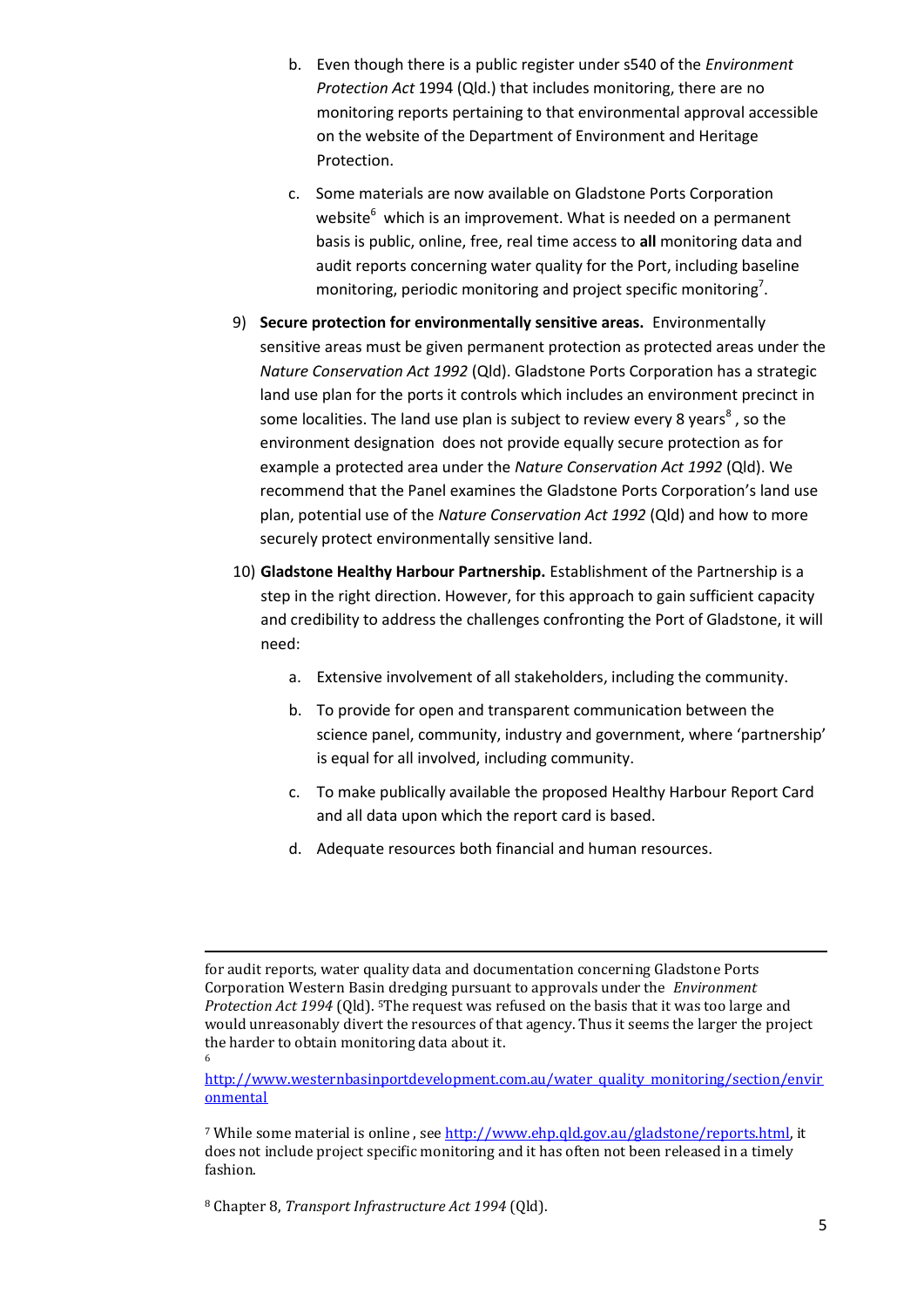- e. Independent governance arrangements supported by a team of environmental management and communication professionals with a wide-range of experience.
- f. To identify the causes including cumulative and/or synergistic causes of the ecological health problems experienced in the harbour in recent years (such as the fish health, turtle deaths, dugong deaths, increased levels of turbidity, contaminants in sediments, heavy metal exposure, etc.).
- g. To identify and implement management and compliance actions that will deal with issues and concerns identified in the proposed Healthy Harbour Report Card and improve the health of the Gladstone Harbour.
- 11) **Shipping and vessel movements**. The range of issues associated with the patterns of shipping movements and size of ships visiting the Port of Gladstone need to be well documented including the issue of ships at anchorage that are not contracted for export deliveries. The proposed cumulative impact assessment must include an assessment of shipping impacts and measures to avoid or mitigate these impacts. It must assess the impact of options including the location and operation of anchorage(s) to service the Port. It must include an assessment of vessel based pollution, including ballast water and noise and light pollution. The impacts and consequences of extreme weather events must be taken into account in the design and operation of the Port. Furthermore, the impacts of recreational, passenger, worker and material transport vessels (or barges) must be included in the impact assessment of shipping, as these smaller vessels contribute significantly to shipping and boating impacts such as noise pollution and boat strikes of marine megafauna.

Measures to improve the efficient use of port infrastructure should include arrangements that manage shipping traffic accessing port facilities to optimize the use of existing shipping channels and so minimize capital and maintenance dredging of channels and swing basins.

- 12) **Dredging.** The catchment and coastal hydrology and geomorphology of Gladstone Harbour predispose the harbour to high catchment-sourced sediment loads and regular resuspension of bed and bank sediment. This is evident by the large amount of maintenance dredging required for the Gatcombe Golding cutting channel and the large volumes of dredge material (46 million  $m^3$ ) for the Western Basin Dredging Project. The proposed 12 million  $m^3$  of capital dredge material associated with the Duplication Channel project is of serious concern. Thus, we recommend that this project is rejected and suggest instead improved management of shipping traffic entering and leaving the harbour. Additionally increased controls to reduce sediment plumes from the Western Basin Dredging Project are required along with publicly available, independent monitoring information on indicators and triggers for managing the impacts of dredging.
- 13) **Offsets and offset arrangements.** Offset conditions, their arrangements, actions, implementation and progress need to be assessed as part of the Independent Review for all approved developments and any proposed future developments. Their adequacy, net losses and gains should be considered in the context of